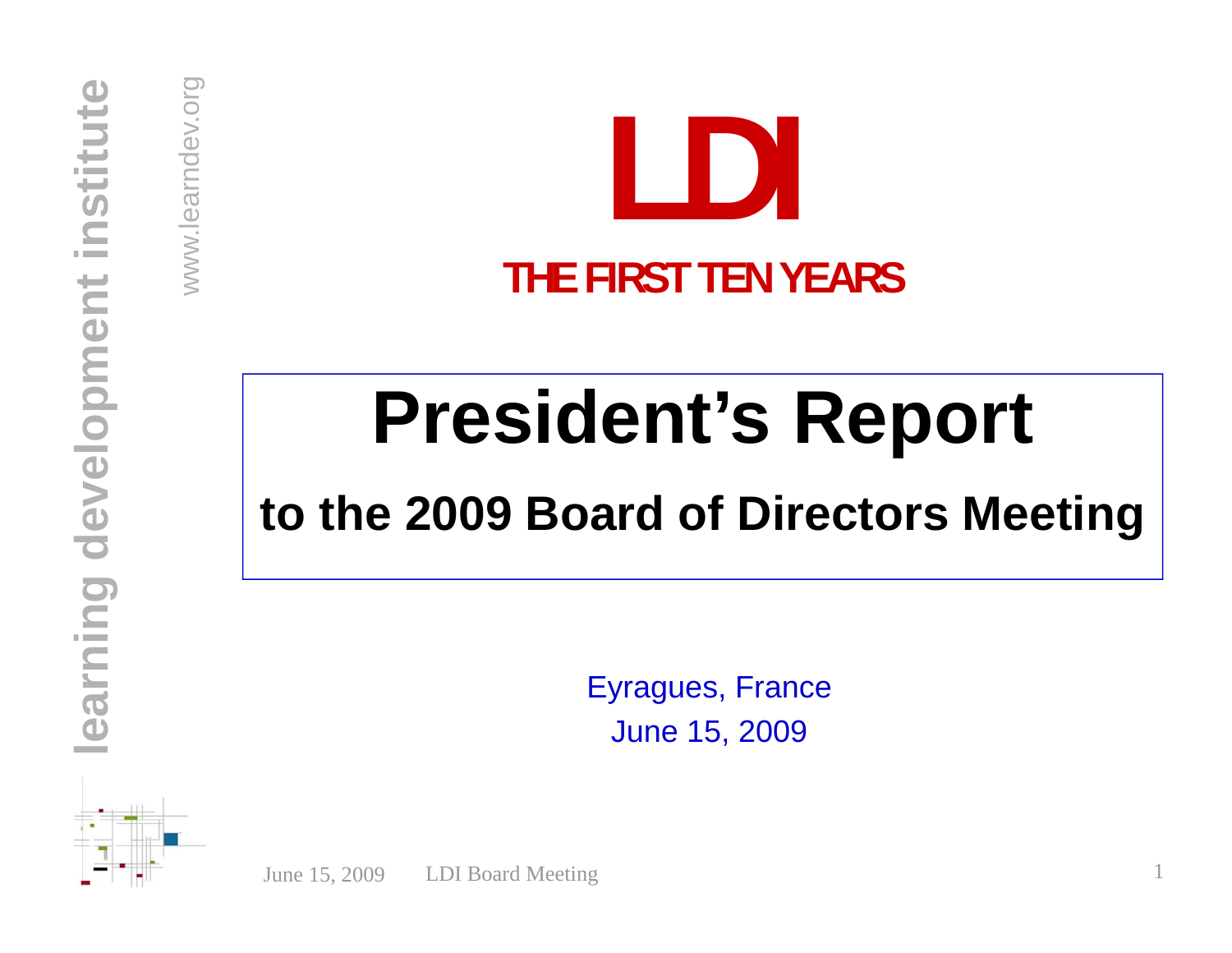$\frac{1}{2}$  Happy 10<sup>th</sup> anniversary<br>  $\frac{1}{2}$  In 2006 we decided to consider May<br>
official date of birth of LDI. It's the day  $\frac{2}{3}$  In 2006 we decided to consider May 19, 1999 the official date of birth of LDI. It's the day when LDI's  $\lessgtr$  official date of birth of LDI. It's the day when LDI's<br>Web site first became operational.



The most significant earlier event was the AERA symposium in Montreal on "Overcoming the Underdevelopment of Learning." It was run in collaboration with UNESCO and brought together seven key intellectuals: Jan Visser (organizer and chair), Basarab Nicolescu, Ron Burnett, Cheick Modi Nicolescu, Ron Burnett, Cheick Modibo Diarra, Marcy P. Driscoll,<br>Leon M. Lederman, Robert Tinker, and Boris Berenfeld.<br>That symposium can be considered to have been a trend setting

That symposium can be considered to have bee<br>event for LDI. It served as a model and source o<br>many future events and we have become better event for LDI. It served as a model and source of inspiration for many future events and we have become better and better at organizing them.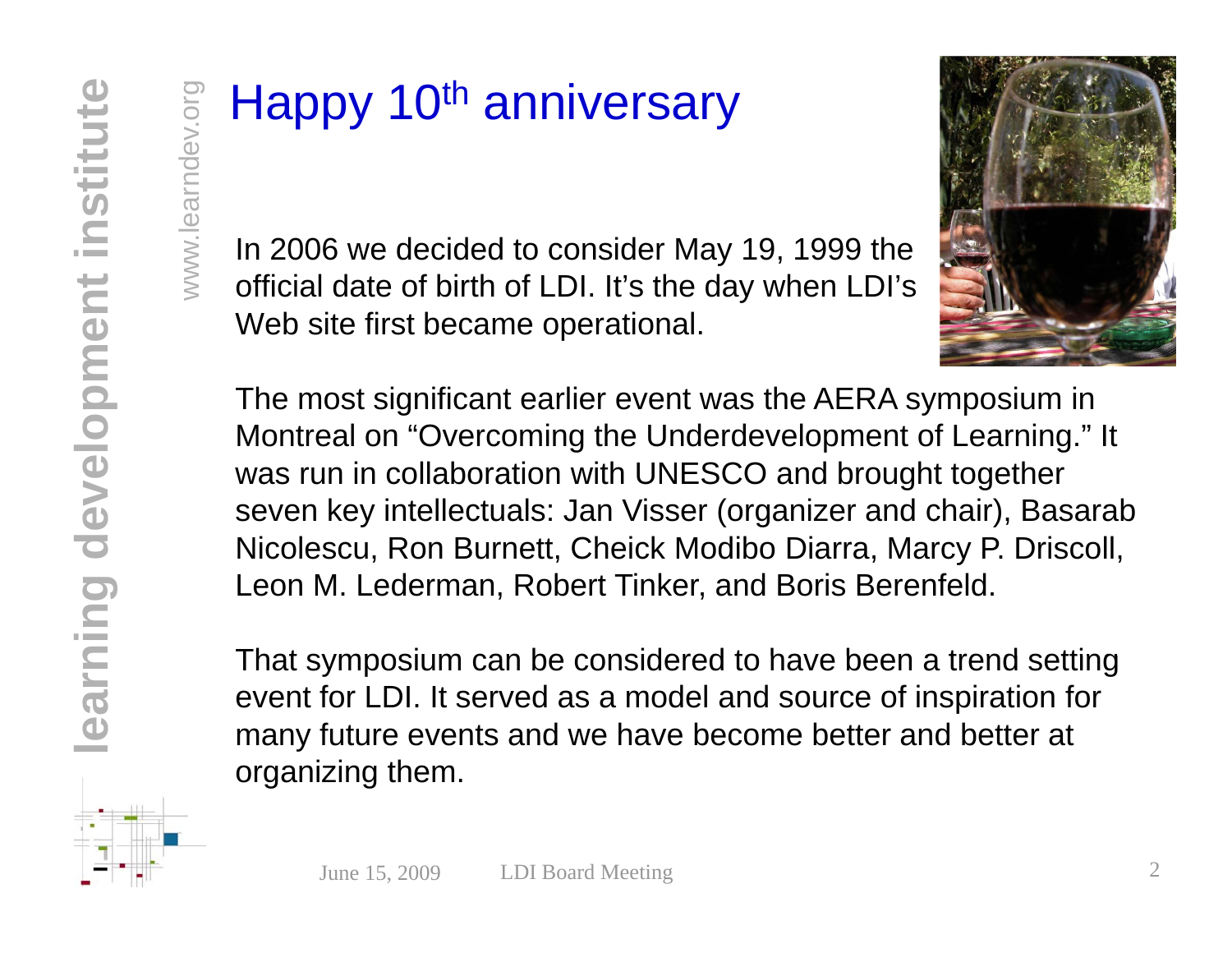www.learndev.org

### Highlights of how we are doing

The following slides cover a selection of highlights, particularly regarding LDI's role in:

- $\Box$ Creating dialogue.
- $\Box$ **□** Contributing to Open Educational Resources development.
- $\Box$ **Q** Reimagining learning for a sustainable world.
- **developed** Contributing to Open Educational Resources developed and Reimagining learning for a sustainable world.<br> **development of postsecondary education**<br> **development of postsecondary education**<br> **development of postse**  $\Box$ International development of postsecondary education.

- **o**<br>Final slides deal with:<br>**allow the Institute**  $\Box$ ■ Networking as a tool for claiming a modest place for LDI to allow the Institute to do its work.
	- $\Box$ LDI's state of health.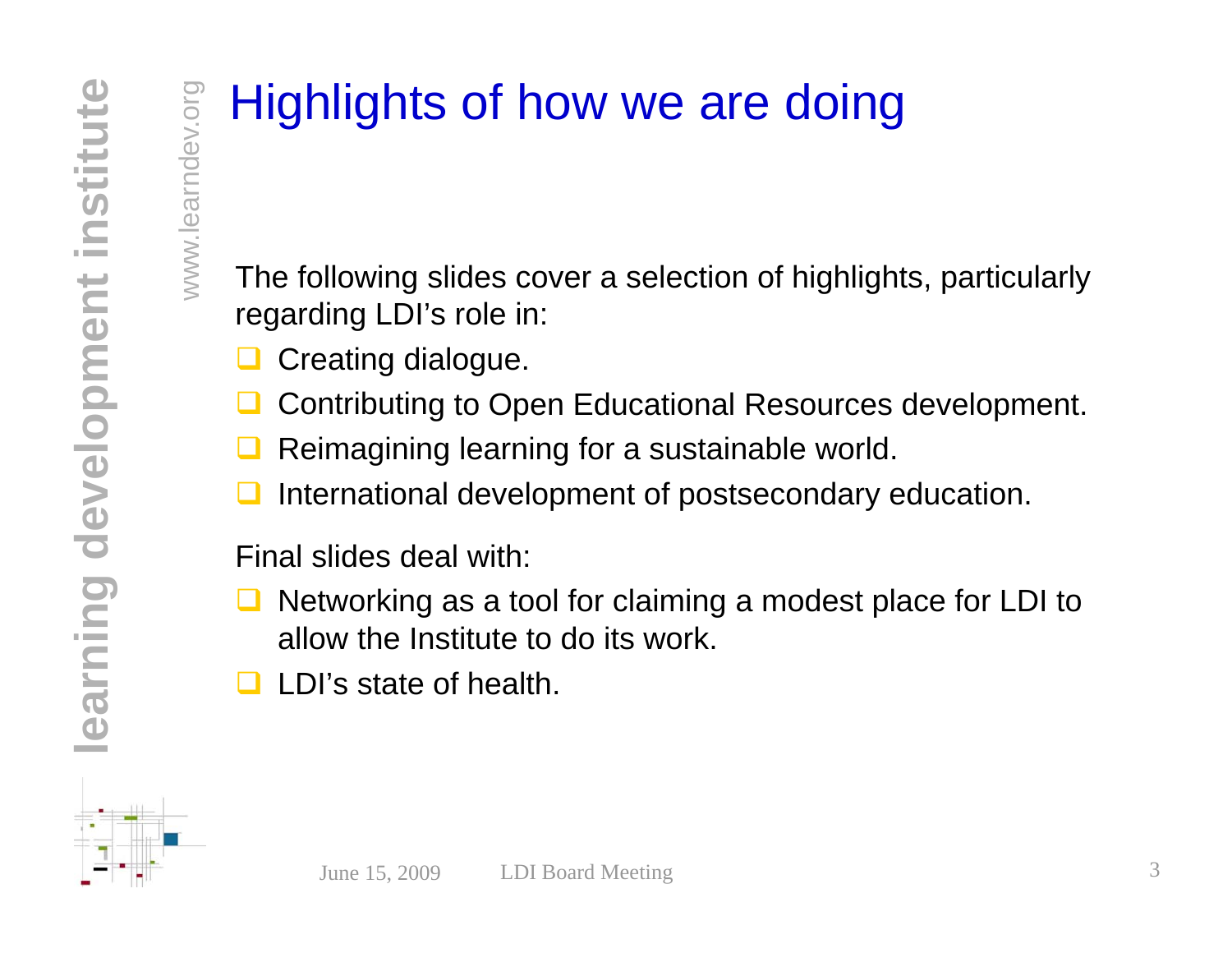www.learndev.org

#### Creating dialogue and reflection around gnificant issues g

#### $\Box$ Most notable case: BtSM colloquia

BtSM2009 succeeded despite all obvious hurdles and against the backdrop of cancelations of major other international events.

The quality of the colloquia and the diversity of participation have been on the increase since the start in 2005.

Moving around the globe proves to be an excellent strategy. BtSM2011 takes place in Stellenbosch, South Africa and we have offers for Buenos<br>
Aires and Taiwan for future colloquia.<br>
Book effort in the making.<br>
But also other significant events, such as:

But also other significant events, such as:

- $\Box$  Meaning of Learning workshops (including Learning Story Research)
- $\Box$ Book of Problems discussions and panels
- **learning in a Changing Learning Landscape dialogue.**<br> **a** Learning in a Changing Learning Landscape dialogue.<br>
Associated with parallel involvement in International Board of St

Associated with parallel involvement in International Board of Standards for Training, Performance and Instruction.

Resulting in a multi-author collaborative volume in Springer's Lifelong Learning series, which is receiving positive reviews.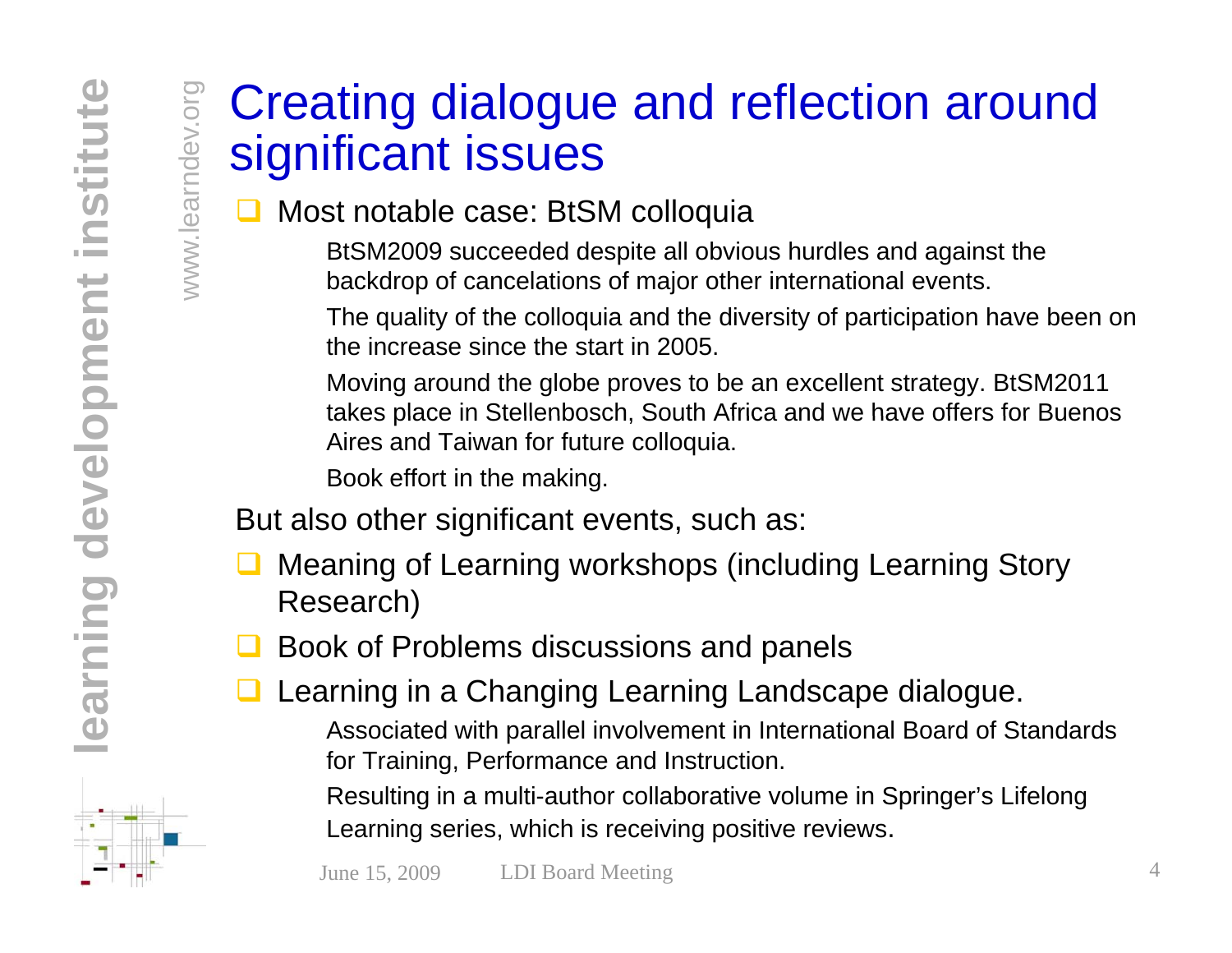www.learndev.org

### For the Love of Science / OER

- $\Box$  Entirely volunteer effort to create Basic Books in Science by the best scientists around as open educational resources for users around the world, particularly in places with poor access and scarce resources. More at http://www.learndev.org/ScienceWorkBooks.html.
- **□** Seven books produced; eighth one close to completion; **developments on** *The Quantum Revolution* just starting.<br> **a** Efforts underway to recruit more volunteer authors.<br> **a** Some books translated into Spanish.
	- **Efforts underway to recruit more volunteer authors.**
	- $\Box$ **Q** Some books translated into Spanish.
	- $\Box$  Translation in other languages (such as Arabic) being ex plored.
	- **Q** Also looking for better ways to get printed versions in circulation. More at http://www learndev org/dl/BtSM2009/McWeeny http://www.learndev.org/dl/BtSM2009/McWeeny - JVisser\_OutcomesBasicScienceDiscussions.pdf.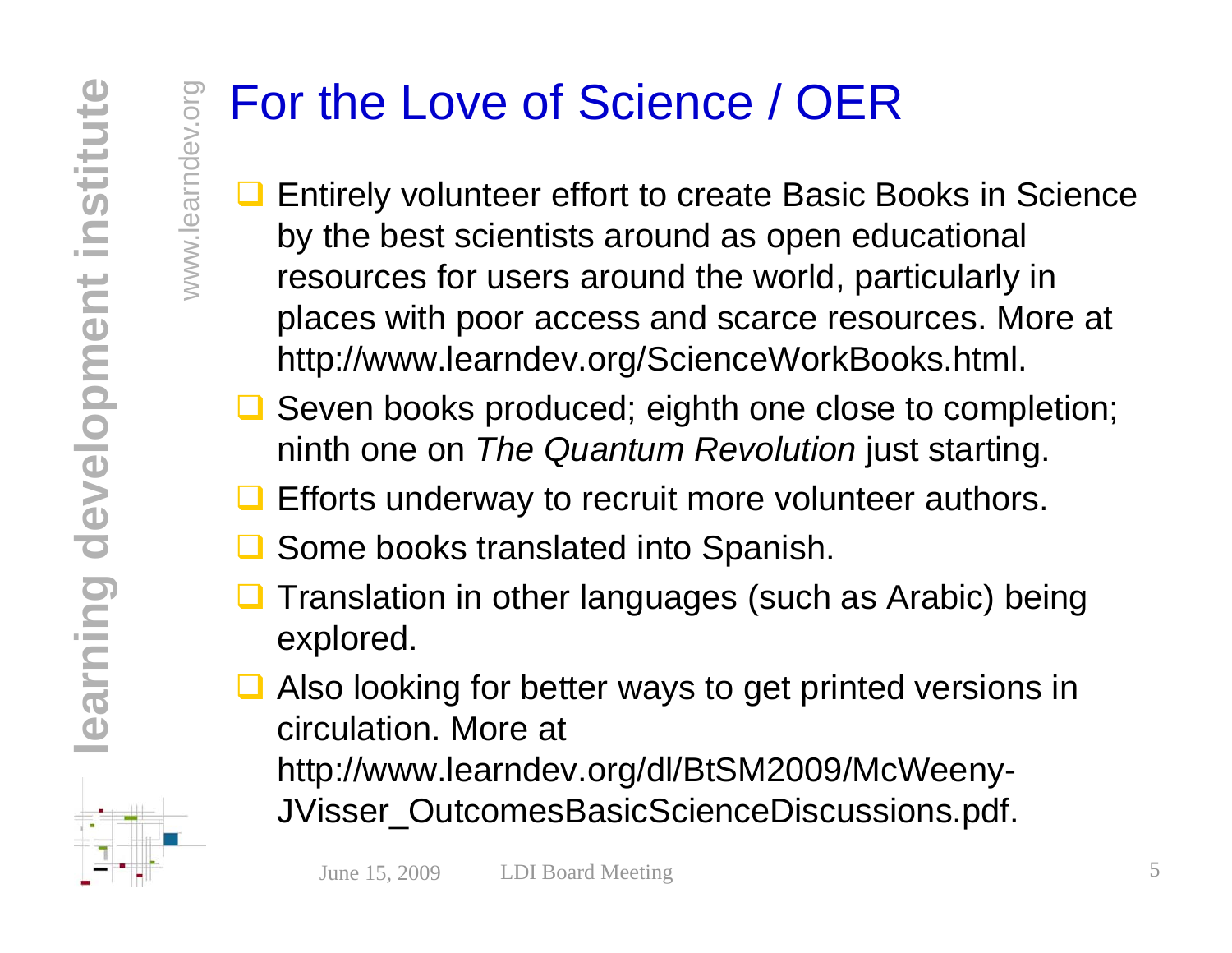www.learndev.org

#### Learning for Sustainable Futures

 $\Box$ New initiative in the making (since last year).

- $\Box$  Collaboration with Sustainability Institute at Stellenbosch University and, hopefully, Stellenbosch Institute for Advanced Study.
- $\Box$  Link with BtSM2011, which has this area of concern as its generative theme. We also had it as a Special Interest Group at BtSM2009 (see

http://www.learndev.org/dl/BtSM2009/LearningForSustainable<br>FuturesSIG%20\_JVisserReport.pdf).

 $\Box$ Unique focus on how we learn rather than what we learn.

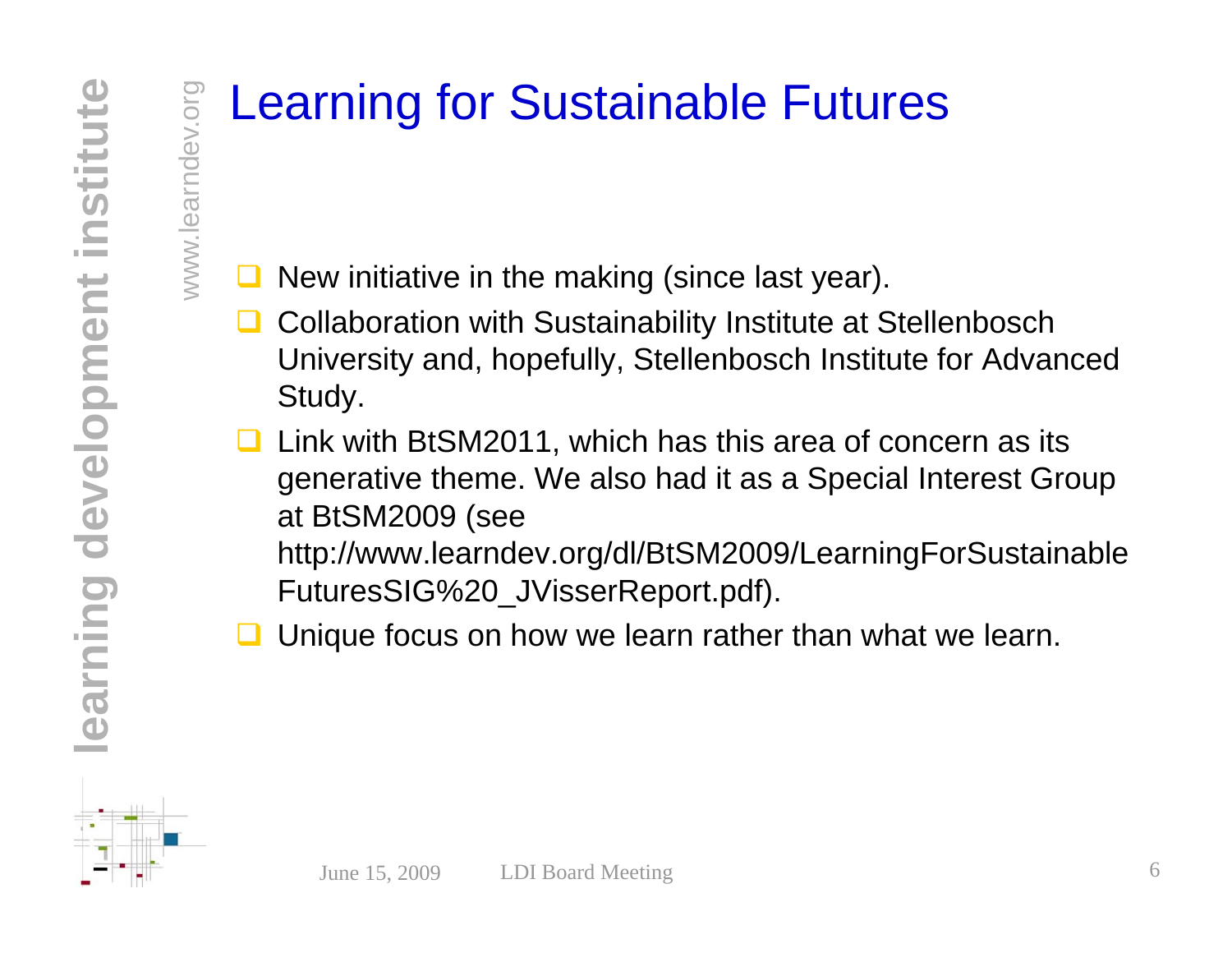www.learndev.org

# Reviewing of and advising on postsecondary<br>education development in select countries

- **Q** Work under contract with Ecorys (worldwide evaluation of Netherlands international cooperation in this area).
- **Q** Work under contract with NUFFIC in specific countries.
- $\Box$ Result: New program.
- $\Box$  Secondary (not unimportant) result: It replenished the coffers of LDI.
- $\Box$  Similar (so far 'at cost') collaboration with Sustainability Institute in Stellenbosch regarding their transdisciplinary PhD program.
- $\Box$  Same for collaboration with Habib University Foundation in **ning device the formulation Exercise of the Formulation Collaboration with Habib University Foundation in<br>
Pakistan for establishment of innovative University for Science,<br>
Technology and Society.<br>
Similar voluntary assig**
- **learn of the relevant of the University for Science,**<br>Technology and Society.<br>**assignments**, when relevant, can be undertaken<br>thanks to revenue generation elsewhere. The balance works out<br>fine so far. No active search for ry. Income over the past ten years has remained ahead of spending and we retain a comfortable buffer, allowing, at times, to provide modest support to others.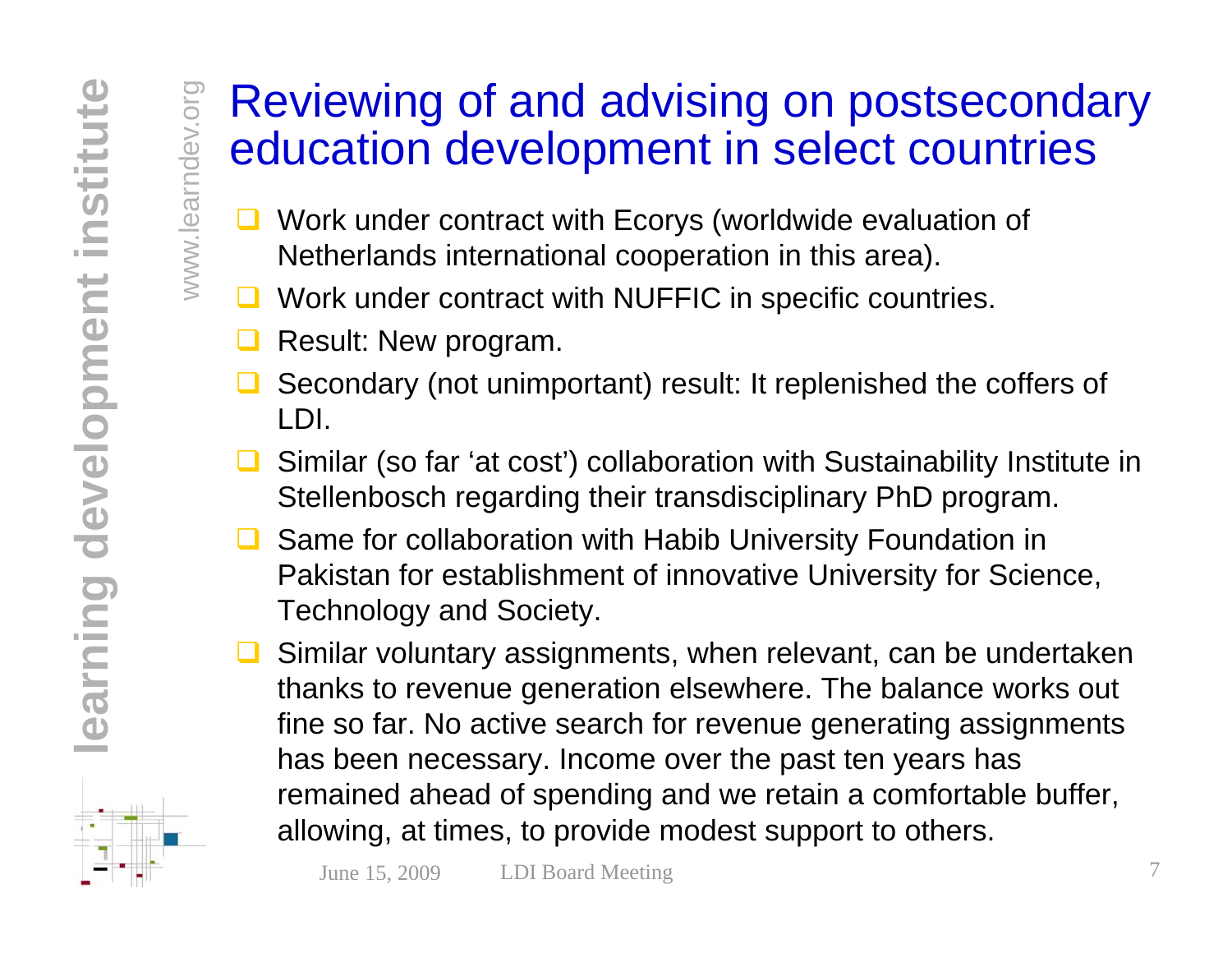www.learndev.org

### Networking and visibility

#### $\Box$ **□** Science in Society / Science and Society

Work with EU in context of Framework Program 7 (conceptualization and proposal review and evaluation).

Participation in annual conferences in Heidelberg, Germany, of European Molecular Biology Organization (EMBO) and European Molecular Biology Laboratory (EMBL).

Participation in biennial BioVision fora in Lyon, France.

- **Q** More or less regular participation in meetings of relevant professional organizations.
- $\Box$ Invited speaking assignments accepted when relevant
- **n** Invited speaking assignments accepted when relevant.<br> **n** Invited authoring assignments accepted when relevant<br> **a** Contributions to LIST-based dialogue.  $\Box$ **Q** Invited authoring assignments accepted when relevant.
	- $\Box$ Contributions to LIST-based dialogue.
	- $\Box$ Limited activity on social networking sites.

Pa y-off of the above in terms of enhanced visibilit y, networking, and credibility.